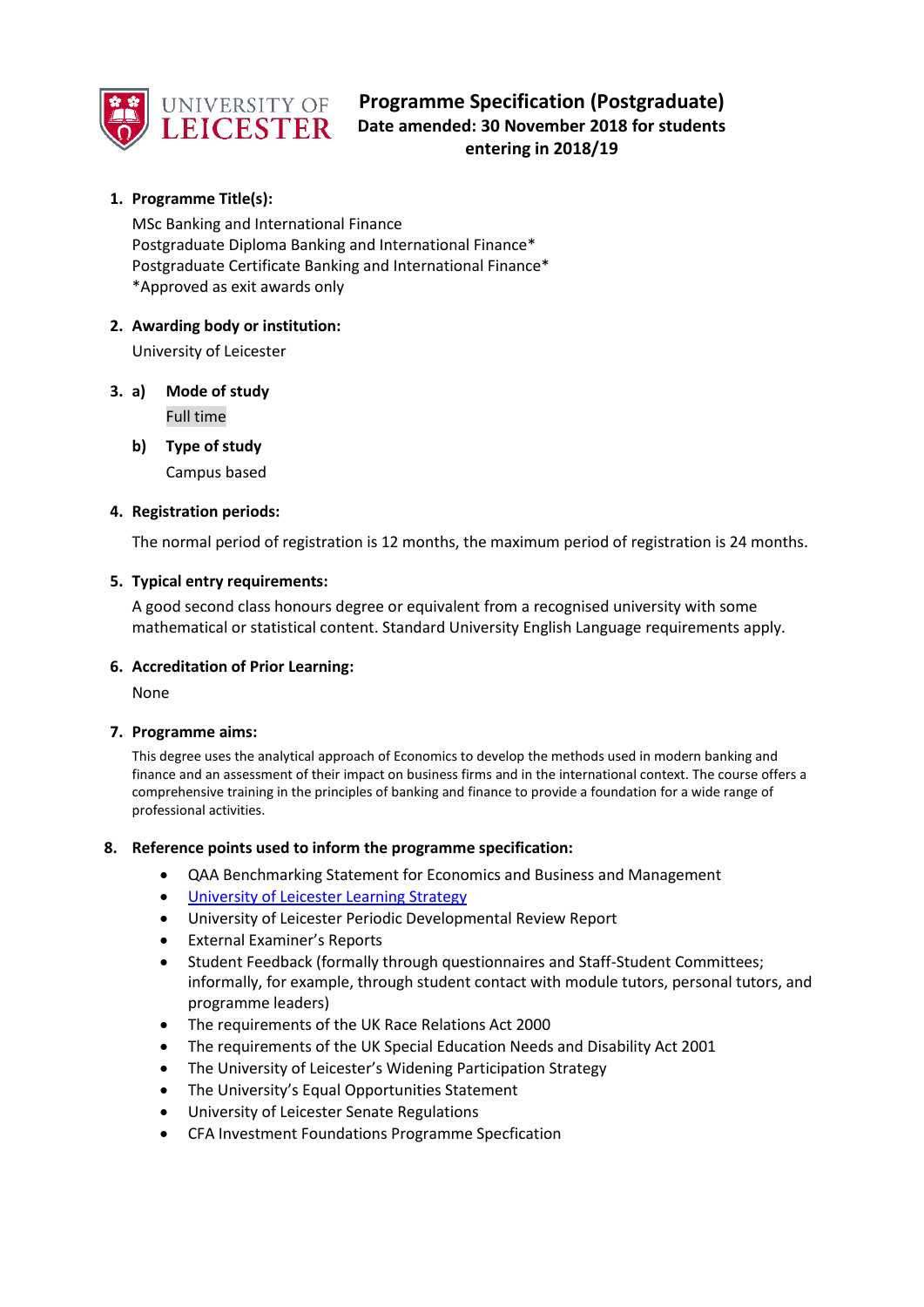## **9. Programme Outcomes:**

|                 | <b>Intended Learning Outcomes</b>                                                                                                                                  | <b>Teaching and Learning</b>                                                                                  | <b>How Demonstrated?</b>                                                                                      |
|-----------------|--------------------------------------------------------------------------------------------------------------------------------------------------------------------|---------------------------------------------------------------------------------------------------------------|---------------------------------------------------------------------------------------------------------------|
|                 |                                                                                                                                                                    | <b>Methods</b>                                                                                                |                                                                                                               |
|                 |                                                                                                                                                                    | (a) Subject and Professional skills                                                                           |                                                                                                               |
|                 |                                                                                                                                                                    | Knowledge                                                                                                     |                                                                                                               |
| <b>MSc</b>      | Discuss and critique major areas of<br>Finance, International Finance and<br>Banking.<br>Ability to explain how these concepts<br>relate to real world problems.   | Lectures, seminars, problem<br>classes, computer classes and<br>coursework feedback.                          | Examinations, projects,<br>problem classes, formative<br>and summative coursework,<br>dissertation.           |
| PGDip           | Discuss and critique major areas of<br>Finance, International Finance and<br>Banking.<br>Ability to explain how these concepts<br>relate to real world problems.   | Lectures, seminars, problem<br>classes, computer classes and<br>coursework feedback.                          | Examinations, projects,<br>problem classes, formative<br>and summative coursework.                            |
| PGCert          | Discuss major areas of International<br>Finance and Banking.<br>Ability to explain how these concepts<br>relate to real world problems.                            | Lectures, seminars, problem<br>classes, computer classes and<br>coursework feedback.                          | Examinations, projects,<br>problem classes, formative<br>and summative coursework.                            |
|                 |                                                                                                                                                                    | <b>Concepts</b>                                                                                               |                                                                                                               |
| MSc             | Explain and discuss key concepts of<br>International Finance and Banking.                                                                                          | Lectures, seminars, problem<br>classes, computer classes and<br>coursework feedback.                          | Examinations, projects,<br>problem classes, formative<br>and summative coursework,<br>dissertation.           |
| PGDip           | Explain and discuss key concepts of<br>International Finance and Banking.                                                                                          | Lectures, seminars, problem<br>classes, computer classes and<br>coursework feedback.                          | Examinations, projects,<br>problem classes, formative<br>and summative coursework.                            |
| PGCert          | Explain key concepts of International<br>Finance and Banking.                                                                                                      | Lectures, seminars, problem<br>classes, computer classes and<br>coursework feedback.                          | Examinations, projects,<br>problem classes, formative<br>and summative coursework.                            |
|                 |                                                                                                                                                                    | <b>Techniques</b>                                                                                             |                                                                                                               |
| MSc             | Describe and apply the techniques<br>central to modern financial economics.<br>Explain how and when the key<br>techniques may be applied.                          | Lectures, seminars, problem<br>classes, computer classes and<br>coursework feedback.                          | Examinations, projects,<br>problem classes, formative<br>and summative coursework,<br>dissertation.           |
| PGDip           | Describe and apply the techniques<br>central to modern financial economics.<br>Explain how and when the key<br>techniques may be applied.                          | Lectures, seminars, problem<br>classes, computer classes and<br>coursework feedback.                          | Examinations, projects,<br>problem classes, formative<br>and summative coursework.                            |
| PGCert          | Describe the techniques central to<br>modern financial economics.<br>Explain how and when the key<br>techniques may be applied.                                    | Lectures, seminars, problem<br>classes, computer classes and<br>coursework feedback.                          | Examinations, projects,<br>problem classes, formative<br>and summative coursework.                            |
|                 |                                                                                                                                                                    | <b>Critical analysis</b>                                                                                      |                                                                                                               |
| MSc             | Critically evaluate International financial<br>and banking theories and arguments<br>and apply them to current situations.                                         | Lectures, seminars, problem<br>classes, computer classes and<br>presentations.                                | Examinations, projects,<br>problem classes, formative<br>and summative coursework,<br>dissertation.           |
| PGDip<br>PGCert | Critically evaluate International financial<br>and banking theories and arguments<br>and apply them to current situations.<br>Describe International financial and | Lectures, seminars, problem<br>classes, computer classes and<br>presentations.<br>Lectures, seminars, problem | Examinations, projects,<br>problem classes, formative<br>and summative coursework.<br>Examinations, projects, |
|                 | banking theories and arguments and<br>apply them to current situations.                                                                                            | classes, computer classes and<br>presentations.                                                               | problem classes, formative<br>and summative coursework.                                                       |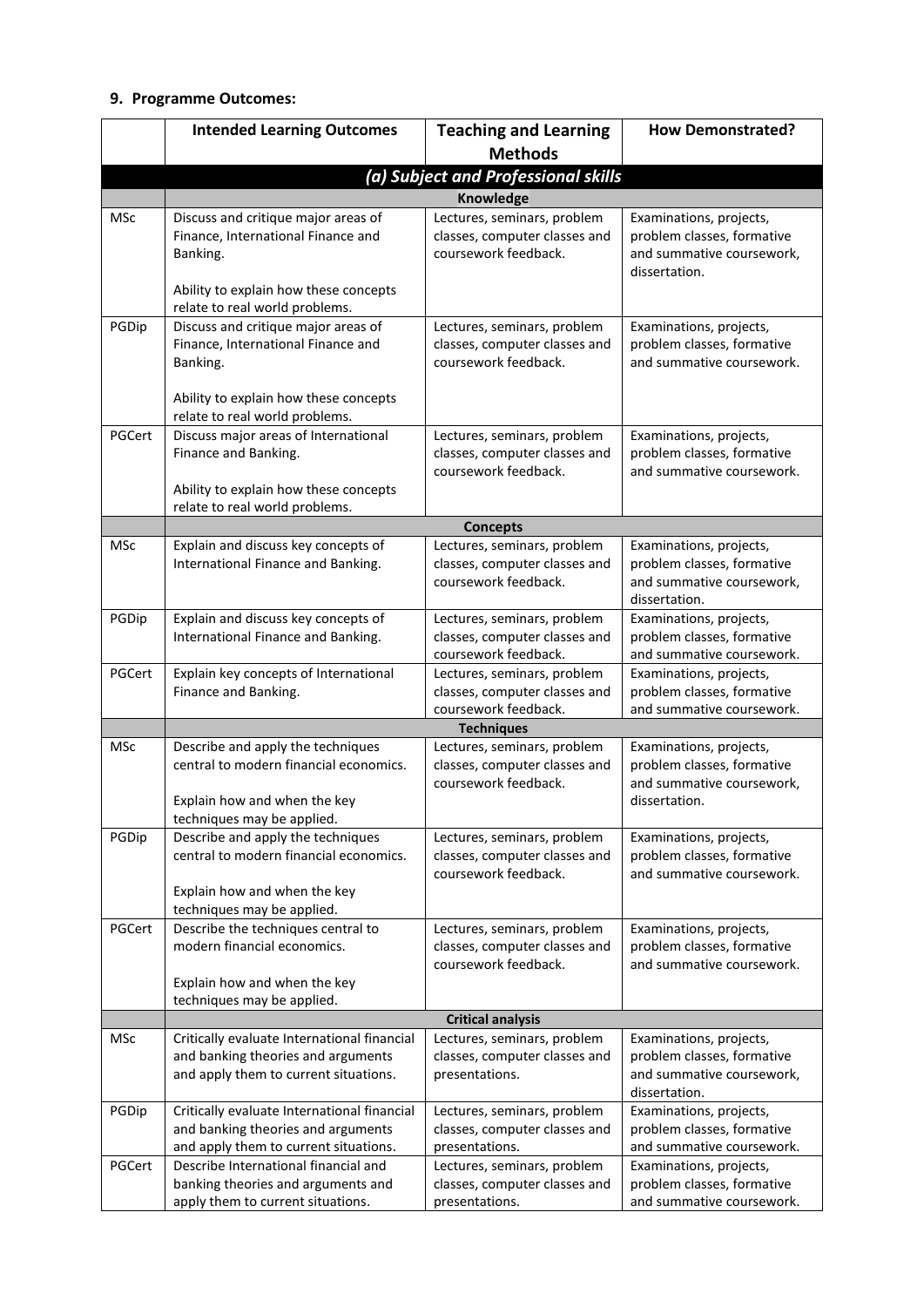|        | <b>Intended Learning Outcomes</b>                                                                                                                                                           | <b>Teaching and Learning</b>                                                                                         | <b>How Demonstrated?</b>                                                                            |
|--------|---------------------------------------------------------------------------------------------------------------------------------------------------------------------------------------------|----------------------------------------------------------------------------------------------------------------------|-----------------------------------------------------------------------------------------------------|
|        |                                                                                                                                                                                             | <b>Methods</b>                                                                                                       |                                                                                                     |
|        |                                                                                                                                                                                             | <b>Presentation</b>                                                                                                  |                                                                                                     |
| MSc    | Produce clear and concise analysis and<br>results for financial economic problems.<br>Communicate results of independent<br>research and problem solution in both<br>oral and written form. | Lectures, seminars, problem<br>classes, computer classes and<br>coursework feedback.                                 | Examinations, projects,<br>problem classes, formative<br>and summative coursework,<br>dissertation. |
| PGDip  | Produce analysis and results for<br>financial economic problems.<br>Communicate results of independent<br>research and problem solution in both<br>oral and written form.                   | Lectures, seminars, problem<br>classes, computer classes and<br>coursework feedback.                                 | Examinations, projects,<br>problem classes, formative<br>and summative coursework.                  |
| PGCert | Produce analysis and results for<br>financial economic problems.<br>Communicate results and problem<br>solution in both oral and written form.                                              | Lectures, seminars, problem<br>classes, computer classes and<br>coursework feedback.<br><b>Appraisal of evidence</b> | Examinations, projects,<br>problem classes, formative<br>and summative coursework.                  |
| MSc    | Analyse and draw appropriate                                                                                                                                                                | Lectures, seminars, problem                                                                                          | Examinations, projects,                                                                             |
|        | conclusions from financial data.<br>Assess problems and apply appropriate<br>techniques associated with financial and<br>economic analysis.                                                 | classes, computer classes and<br>coursework feedback.                                                                | problem classes, formative<br>and summative coursework,<br>dissertation.                            |
|        | Critically appraise relevant economic<br>and financial research.                                                                                                                            |                                                                                                                      |                                                                                                     |
| PGDip  | Analyse and draw conclusions from<br>financial data.<br>Assess problems and apply appropriate<br>techniques associated with financial and<br>economic analysis.                             | Lectures, seminars, problem<br>classes, computer classes and<br>coursework feedback.                                 | Examinations, projects,<br>problem classes, formative<br>and summative coursework.                  |
|        | Critically appraise relevant economic<br>and financial research.                                                                                                                            |                                                                                                                      |                                                                                                     |
| PGCert | Analyse financial data.<br>Assess problems and apply appropriate<br>techniques associated with financial and<br>economic analysis.<br>Describe relevant economic and<br>financial research. | Lectures, seminars, problem<br>classes, computer classes and<br>coursework feedback.                                 | Examinations, projects,<br>problem classes, formative<br>and summative coursework.                  |
|        |                                                                                                                                                                                             | (b) Transferable skills                                                                                              |                                                                                                     |
|        |                                                                                                                                                                                             | <b>Research skills</b>                                                                                               |                                                                                                     |
| MSc    | Ability to formulate problems, collect<br>and analyse data, estimate relationships<br>and test hypothesis.                                                                                  | Lectures, seminars, problem<br>classes, computer classes.                                                            | Examinations, projects,<br>problem classes, formative<br>and summative coursework,<br>dissertation. |
| PGDip  | Ability to formulate problems, collect<br>and analyse data, estimate relationships<br>and test hypothesis.                                                                                  | Lectures, seminars, problem<br>classes, computer classes.                                                            | Examinations, projects,<br>problem classes, formative<br>and summative coursework.                  |
| PGCert | Ability to formulate problems, collect<br>data, estimate relationships and test<br>hypothesis.                                                                                              | Lectures, seminars, problem<br>classes, computer classes.                                                            | Examinations, projects,<br>problem classes, formative<br>and summative coursework.                  |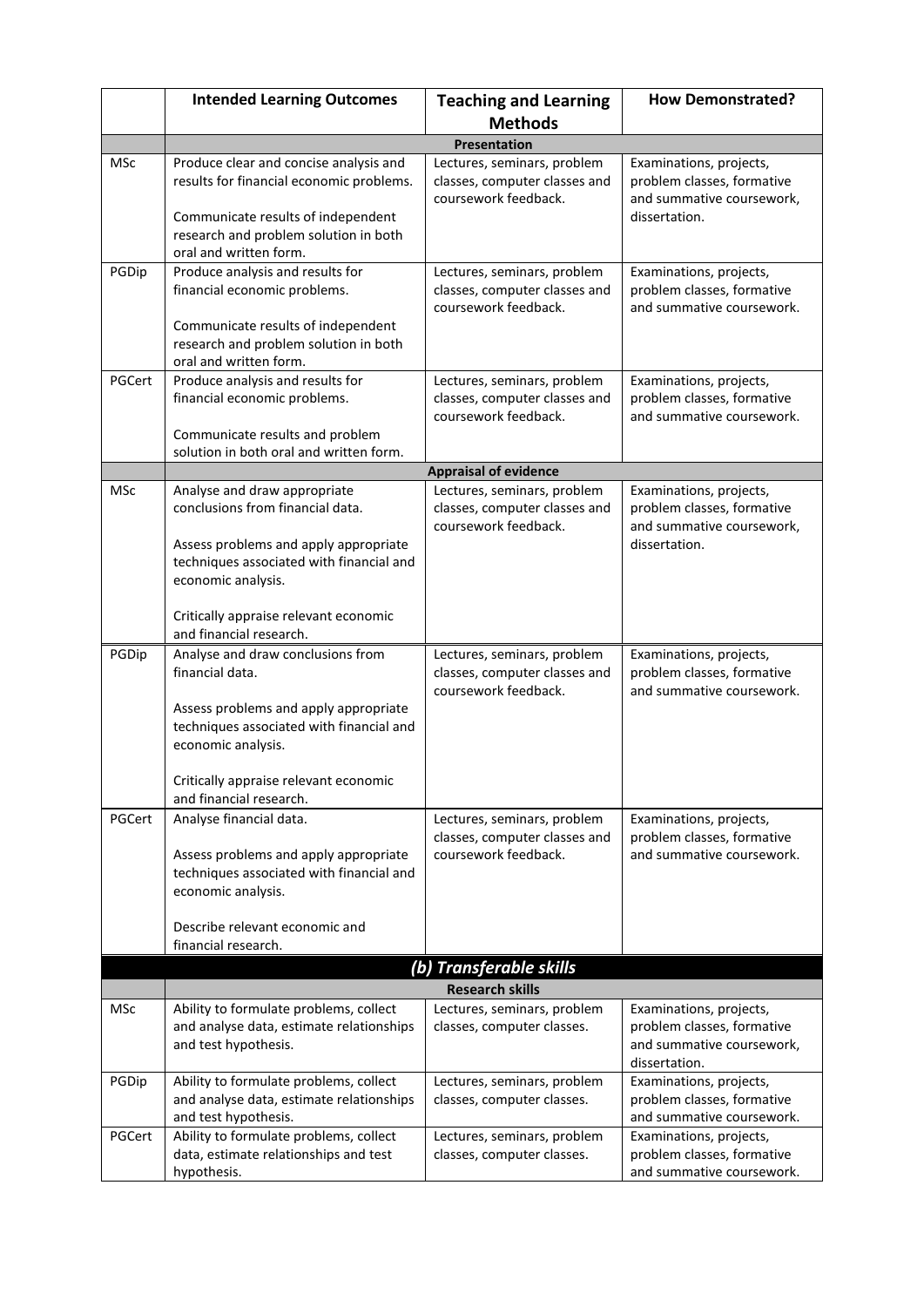|            | <b>Intended Learning Outcomes</b>                                                                                                                                                                                                      | <b>Teaching and Learning</b>                                                | <b>How Demonstrated?</b>                                                                            |
|------------|----------------------------------------------------------------------------------------------------------------------------------------------------------------------------------------------------------------------------------------|-----------------------------------------------------------------------------|-----------------------------------------------------------------------------------------------------|
|            |                                                                                                                                                                                                                                        | <b>Methods</b>                                                              |                                                                                                     |
|            |                                                                                                                                                                                                                                        | <b>Communication skills</b>                                                 |                                                                                                     |
| <b>MSc</b> | Communicate effectively through both<br>written and oral channels to a variety of<br>audiences.                                                                                                                                        | Lectures, seminars, problem<br>classes, computer classes.                   | Examinations, projects,<br>problem classes, formative<br>and summative coursework,<br>dissertation. |
| PGDip      | Communicate effectively through both<br>written and oral channels to a variety of<br>audiences.                                                                                                                                        | Lectures, seminars, problem<br>classes, computer classes.                   | Examinations, projects,<br>problem classes, formative<br>and summative coursework.                  |
| PGCert     | Communicate effectively through both<br>written and oral channels to a variety of<br>audiences.                                                                                                                                        | Lectures, seminars, problem<br>classes, computer classes.                   | Examinations, projects,<br>problem classes, formative<br>and summative coursework.                  |
|            |                                                                                                                                                                                                                                        | <b>Data presentation</b>                                                    |                                                                                                     |
| MSc        | Presentation of financial data and the<br>results of analysis in both oral and<br>written form.                                                                                                                                        | Lectures, seminars, problem<br>classes, computer classes,<br>presentations. | Examinations, projects,<br>problem classes, formative<br>and summative coursework,<br>dissertation. |
| PGDip      | Presentation of financial data and the<br>results of analysis in both oral and<br>written form.                                                                                                                                        | Lectures, seminars, problem<br>classes, computer classes,<br>presentations. | Examinations, projects,<br>problem classes, formative<br>and summative coursework,<br>dissertation. |
| PGCert     | Presentation of financial data and the<br>results of analysis in both oral and<br>written form.                                                                                                                                        | Lectures, seminars, problem<br>classes, computer classes,<br>presentations. | Examinations, projects,<br>problem classes, formative<br>and summative coursework,<br>dissertation. |
|            |                                                                                                                                                                                                                                        | <b>Information technology</b>                                               |                                                                                                     |
| <b>MSc</b> | Use word processing in the preparation<br>of written work.<br>Use the internet to access appropriate<br>information.<br>Use spreadsheets for data presentation<br>and analysis<br>Use specialist packages for statistical<br>analysis. | Lectures, seminars, problem<br>classes, computer classes.                   | Projects, problem classes,<br>formative and summative<br>coursework, dissertation.                  |
| PGDip      | Use word processing in the preparation<br>of written work.<br>Use the internet to access appropriate<br>information.<br>Use spreadsheets for data presentation<br>and analysis<br>Use specialist packages for statistical<br>analysis. | Lectures, seminars, problem<br>classes, computer classes.                   | Projects, problem classes,<br>formative and summative<br>coursework.                                |
| PGCert     | Use word processing in the preparation<br>of written work.<br>Use the internet to access appropriate<br>information.<br>Use spreadsheets for data presentation<br>and analysis<br>Use specialist packages for statistical<br>analysis. | Lectures, seminars, problem<br>classes, computer classes.                   | Projects, problem classes,<br>formative and summative<br>coursework.                                |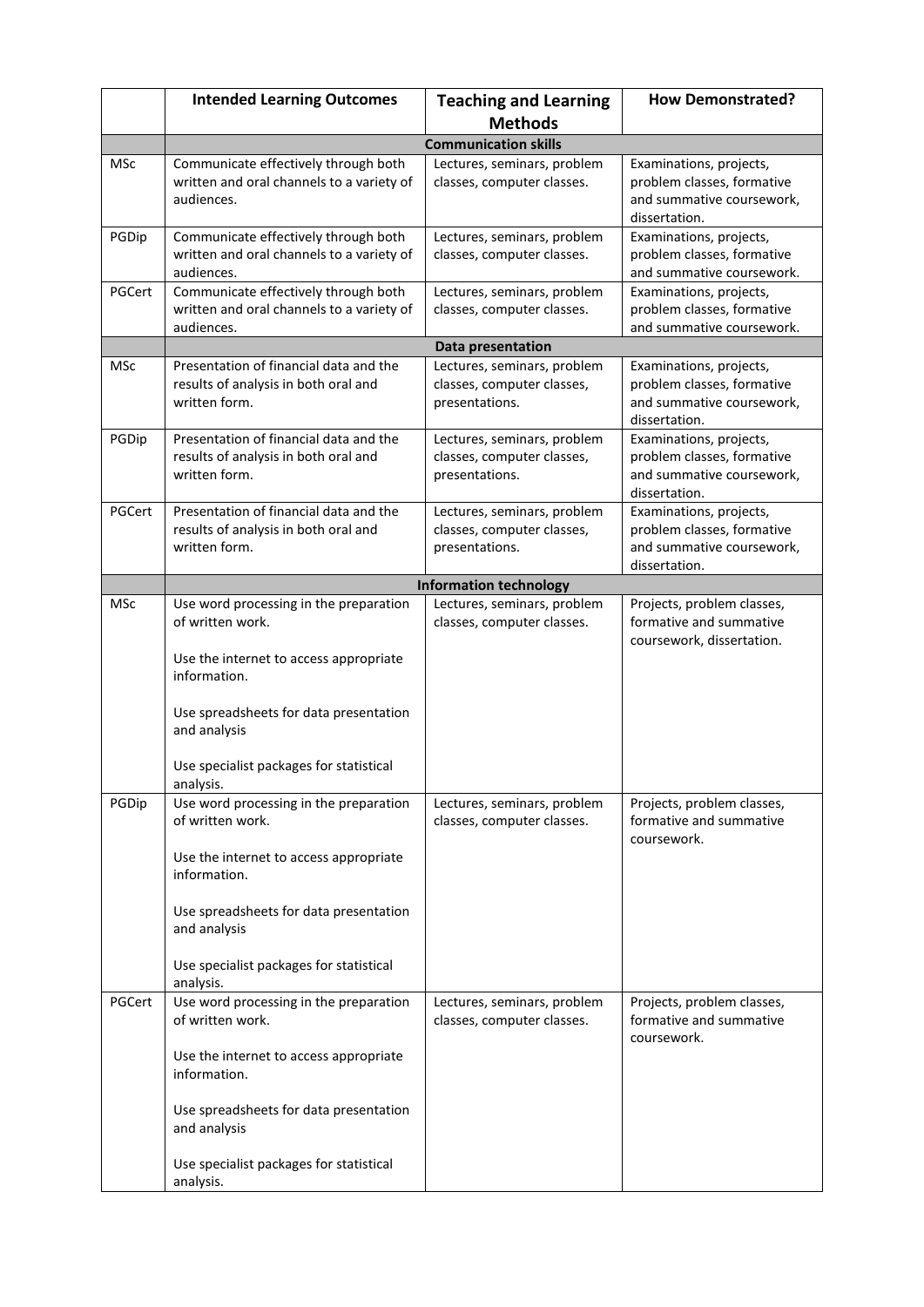|            | <b>Intended Learning Outcomes</b>                                                                                                           | <b>Teaching and Learning</b>                                                             | <b>How Demonstrated?</b>                                                                            |
|------------|---------------------------------------------------------------------------------------------------------------------------------------------|------------------------------------------------------------------------------------------|-----------------------------------------------------------------------------------------------------|
|            |                                                                                                                                             | <b>Methods</b>                                                                           |                                                                                                     |
|            | <b>Problem solving</b>                                                                                                                      |                                                                                          |                                                                                                     |
| MSc        | Demonstrate problem formulation and<br>solution.                                                                                            | Lectures, seminars, problem<br>classes, computer classes,<br>independent and group work. | Examinations, projects,<br>problem classes, formative<br>and summative coursework,<br>dissertation. |
| PGDip      | Demonstrate problem formulation and<br>solution.                                                                                            | Lectures, seminars, problem<br>classes, computer classes,<br>independent and group work. | Examinations, projects,<br>problem classes, formative<br>and summative coursework.                  |
| PGCert     | Demonstrate problem formulation and<br>solution.                                                                                            | Lectures, seminars, problem<br>classes, computer classes,<br>independent and group work. | Examinations, projects,<br>problem classes, formative<br>and summative coursework.                  |
|            | <b>Working relationships</b>                                                                                                                |                                                                                          |                                                                                                     |
| <b>MSc</b> | Demonstrate ability to work with others<br>and contribute to group discussions.                                                             | Independent and group<br>coursework.                                                     | Group projects, problem<br>classes, formative and<br>summative coursework.                          |
| PGDip      | Demonstrate ability to work with others<br>and contribute to group discussions.                                                             | Independent and group<br>coursework.                                                     | Group projects, problem<br>classes, formative and<br>summative coursework.                          |
| PGCert     | Demonstrate ability to work with others<br>and contribute to group discussions.                                                             | Independent and group<br>coursework.                                                     | Group projects, problem<br>classes, formative and<br>summative coursework.                          |
|            |                                                                                                                                             | <b>Managing learning</b>                                                                 |                                                                                                     |
| MSc        | Identify a credible research project and<br>plan and carry this out under light<br>supervision. Ability to carry out<br>coursework on time. | Lectures, seminars, problem<br>classes, computer classes,<br>independent and group work. | Projects, problem classes,<br>formative and summative<br>coursework, dissertation.                  |
| PGDip      | Ability to carry out coursework on time.                                                                                                    | Lectures, seminars, problem<br>classes, computer classes,<br>independent and group work. | Projects, problem classes,<br>formative and summative<br>coursework.                                |
| PGCert     | Ability to carry out coursework on time.                                                                                                    | Lectures, seminars, problem<br>classes, computer classes,<br>independent and group work. | Projects, problem classes,<br>formative and summative<br>coursework.                                |
|            |                                                                                                                                             | <b>Career management</b>                                                                 |                                                                                                     |
| <b>MSc</b> | Assess potential career pathways and<br>employers.                                                                                          | Lectures, seminars, and<br>presentations by appropriate<br>individuals.                  | Projects, problem classes,<br>formative and summative<br>coursework, dissertation.                  |
| PGDip      | Assess potential career pathways and<br>employers.                                                                                          | Lectures, seminars, and<br>presentations by appropriate<br>individuals.                  | Projects, problem classes,<br>formative and summative<br>coursework.                                |
| PGCert     | Assess potential career pathways and<br>employers.                                                                                          | Lectures, seminars, and<br>presentations by appropriate<br>individuals.                  | Projects, problem classes,<br>formative and summative<br>coursework.                                |

# **10. Special features:**

This program features a 30 credit dissertation rather than the more traditional 60 credits. This will better align students' learning, skills and goals with those provided on the program. A typical 30 credit dissertation might involve a student writing an investment report on a company. This type of dissertation would be well aligned with a typical task a graduate may have to perform in employment. At the same time it would allow students to apply the skills learnt during their course (potentially from any and all modules) in a focussed project. The dissertation would involve a great deal of independent research along with analysis, critical thinking and the application of techniques. This type of project, however, is not possible in the current 60 credit format as it is too small to represent 60 credits worth of work.

The table below gives details of how we expect the skills previously assessed in the 60 credit dissertation to be assessed under the 30 dissertation format (listed below as Dissertation).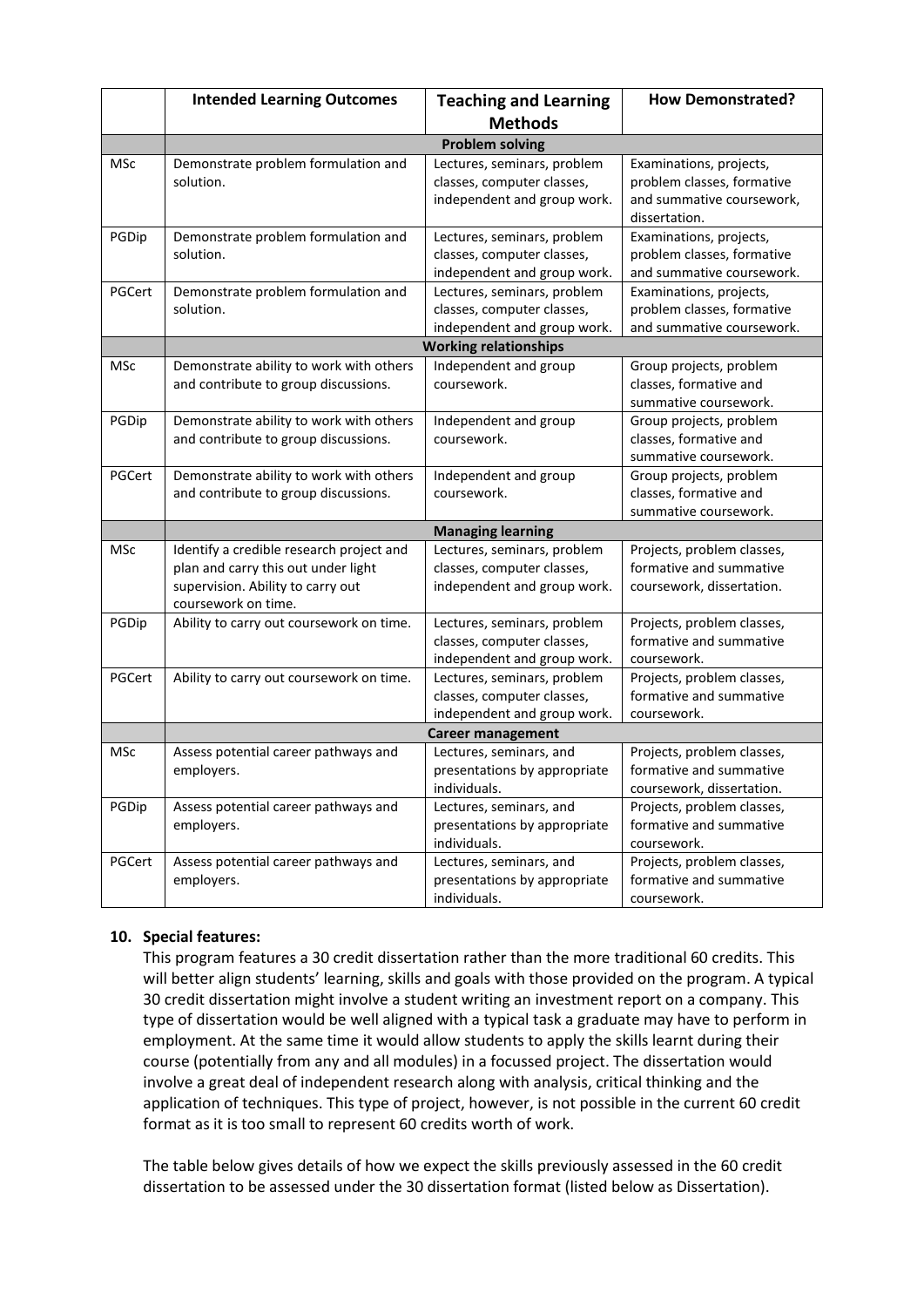| Skill                                       | Courses                                                  |  |
|---------------------------------------------|----------------------------------------------------------|--|
| Literature review                           | Behavioural Finance, Advanced Money and Banking,         |  |
|                                             | <b>Financial Derivatives</b>                             |  |
| Define appropriate research questions       | <b>Dissertation, Business and Financial Forecasting</b>  |  |
| Identify the steps necessary to answer      | Dissertation, Macroeconomic Environment, Financial       |  |
| questions                                   | <b>Risk Management</b>                                   |  |
| Develop research skills                     | Dissertation, Behavioural Finance, Business and          |  |
|                                             | Financial Forecasting, Advanced Money and Banking,       |  |
|                                             | Macroeconomic Environment, Financial Derivatives,        |  |
|                                             | <b>Financial Risk Management</b>                         |  |
| Select and apply appropriate analytical     | Dissertation, Financial Statement Analysis,              |  |
| techniques                                  | <b>Macroeconomic Environment, International Money</b>    |  |
|                                             | and Finance, Financial Risk Management, Financial        |  |
|                                             | Analysis and Investment                                  |  |
| Evaluate work and identify possible         | Dissertation, Behavioural Finance, Business and          |  |
| improvements                                | <b>Financial Forecasting</b>                             |  |
| Present results concisely and appropriately | Dissertation, Business and Financial Forecasting,        |  |
|                                             | <b>Financial Risk Management</b>                         |  |
| Structure and develop arguments             | <b>Dissertation, Behavioural Finance, Advanced Money</b> |  |
|                                             | and Banking, Business and Financial Forecasting,         |  |
|                                             | <b>Financial Risk Management</b>                         |  |
| Write a formal document (including          | Dissertation, Business and Financial Forecasting,        |  |
| appropriate referencing)                    | <b>Financial Risk Management</b>                         |  |

Those listed in bold the skill will be a significant part of assessment. Additionally the 60 credit dissertation allowed a greater application of econometric techniques – this, however, has not been lost in the 30 credit format with the addition of a module on Business and Financial Forecasting featuring a substantial practical project.

This change will result in better alignment between the master's degree and the intended learning outcomes. It will enhance the skill levels and knowledge of our graduates. In particular this will enhance our graduates in the key areas set out by the QAA. We believe the wider range of assessments, multiple projects, and more focused dissertation will improve our students' abilities. It will allow us to better meet our accreditation requirements and make our students more attractive to employers.

The program structure has, on the face of it, an unusual feature: an imbalance of assessed credits between the first two semesters, 45 in the first and 75 in the second. The first term has three 15 credit courses. These will be taught in the second part of the first term. The first part of the first term will be dedicated to the zero credit module – "Professional Skills in Finance". Central to this certificate is the CFA Investment Foundations program. Students will study this certificate during this period. They will gain an overall appreciation of the finance industry and the language to discuss and understand it along with the possibility to take the professional qualification enhancing their employment prospects. At the same time students will learn to use a financial information system such as Bloomberg. After completing these aspects students will be equipped to tackle the credit baring modules. Taking into account this zero credit module we expected the teaching and study hours within the two terms to be approximately equal.

The modules "Professional Skills in Finance" also incorporates a program of workshops and events featuring professionals from the finance industry aimed at developing students career prospects.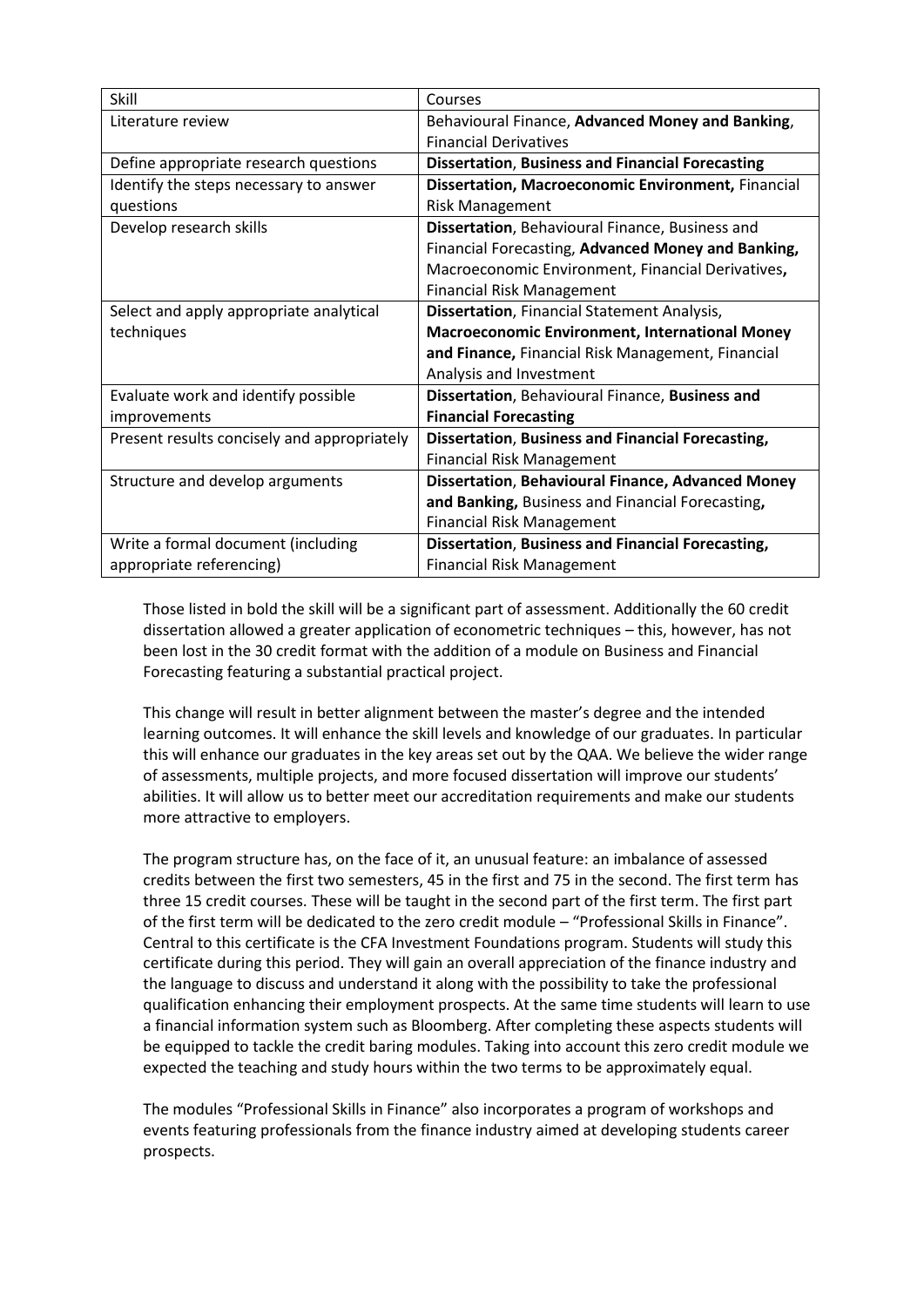A large number of modules on this course are assessed predominantly by examination as due to the mathematical nature of this course this is the most appropriate assessment method to ensure fair and consistent assessment of financial and economic related content.

## **11. Indications of programme quality:**

- University Academic Review
- External examiners' reports
- Accreditation for Investment Foundations Programme.

## **12. Scheme of Assessment**

As defined in Senate Regulation 6: Regulations governing Taught Postgraduate Programmes of Study (see [Senate Regulations\)](http://www2.le.ac.uk/offices/sas2/regulations/general-regulations-for-taught-programmes)

#### **13. Progression points**

As defined in Senate Regulation 6: Regulations governing Taught Postgraduate Programmes of Study (see [Senate Regulations\)](http://www2.le.ac.uk/offices/sas2/regulations/general-regulations-for-taught-programmes)

In cases where a student has failed to meet a requirement to progress he or she will be required to withdraw from the course and a recommendation will be made to the Board of Examiners for an intermediate award where appropriate.

#### **14. Rules relating to re-sits or re-submissions:**

As defined in Senate Regulation 6: Regulations governing Taught Postgraduate Programmes of Study (see [Senate Regulations\)](http://www2.le.ac.uk/offices/sas2/regulations/general-regulations-for-taught-programmes)

#### **15. External Examiners reports**

The details of the External Examiner(s) for this programme and the most recent External Examiners' reports can be found [here.](https://exampapers.le.ac.uk/xmlui/)

## **16. Additional information** [e.g. timetable for admissions]

N/A

**Appendix 1: Programme structure** (programme regulations)

## **Semester 1**

EC7121 Professional Skills in Finance (0 Credits) EC7122 Foundations of Mathematics for Finance (0 Credits)

MN7022 Financial Analysis and Investment (15 credits) MN7024 Financial Modelling (15 credits) MN7241 Financial Statement Analysis (15 credits)

## **Semester 2 (Compulsory)**

EC7090 The Macroeconomic Environment (15 credits) EC7075 International Money and Finance (15 credits) EC7093 Principles of Banking (15 credits)

## **Options – 30 Credits**

EC7061 Corporate Finance (15 credits) EC7076 Financial Derivatives (15 credits) EC7097 Financial Risk Management (15 credits) EC7098 Fixed Income Securities (15 credits) EC7104 Market Microstructure and Trading (15 credits)